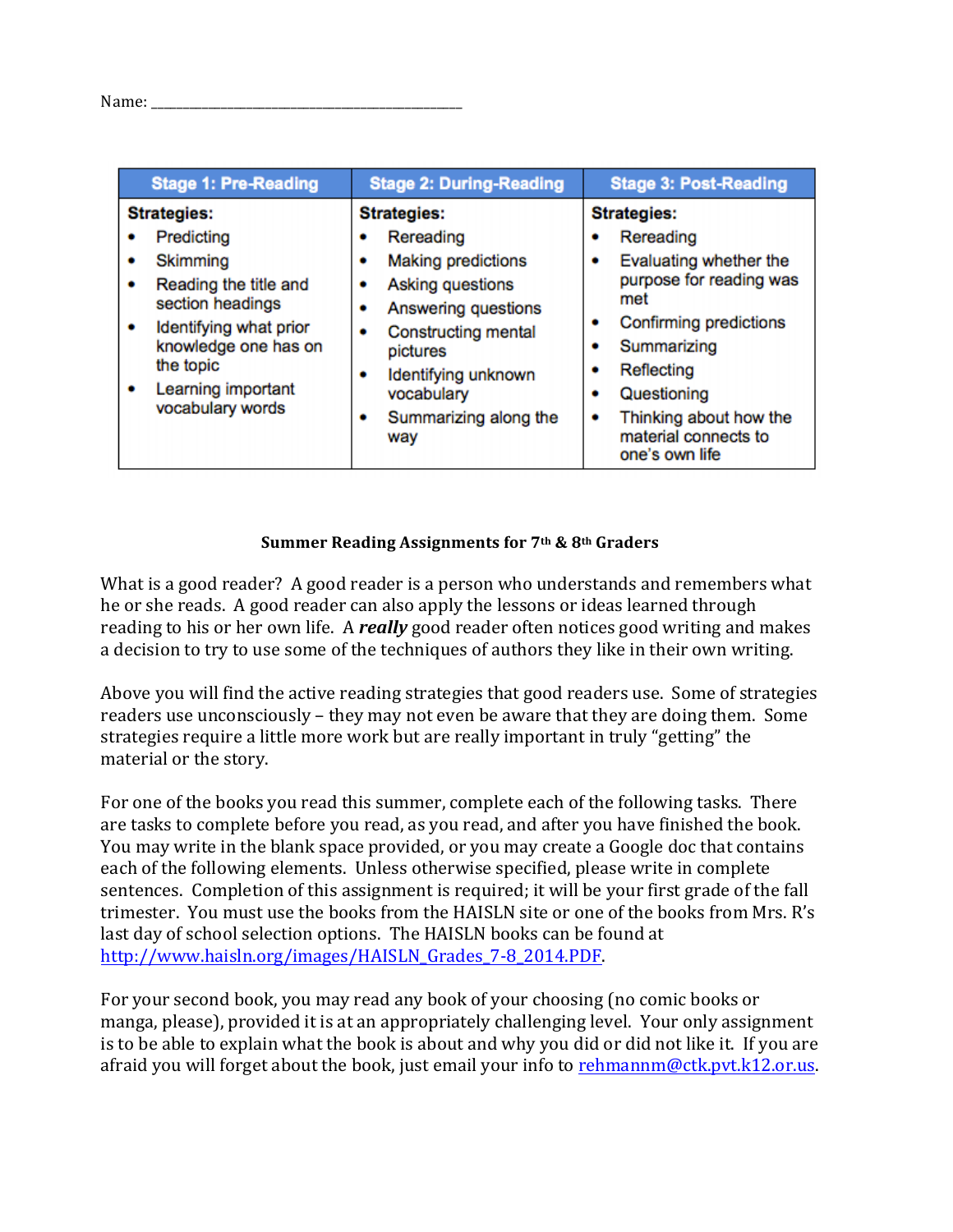## **Before** you read:

After looking at the cover and reading the information on the back of the book, make a prediction about what the book will be about.

Read the chapter titles on the index page. Write down your impressions of the book after reading the chapter titles. If there are no chapter titles, then write down your impression based on the cover art and the title of the book.

Brainstorm all of the things you know about stories of this kind (no need for complete sentences here):

## **As you read:**

After you have read the *first chapter*, go back through and skim it for important information. Where is this novel set? Who are the main characters? Has there been any conflict so far? If so, what is it?

After you have read *chapter* 2, make a prediction about what is going to happen in chapter 3.

After you have read *chapter 3*, answer this question: Was your prediction right? How so? How not so?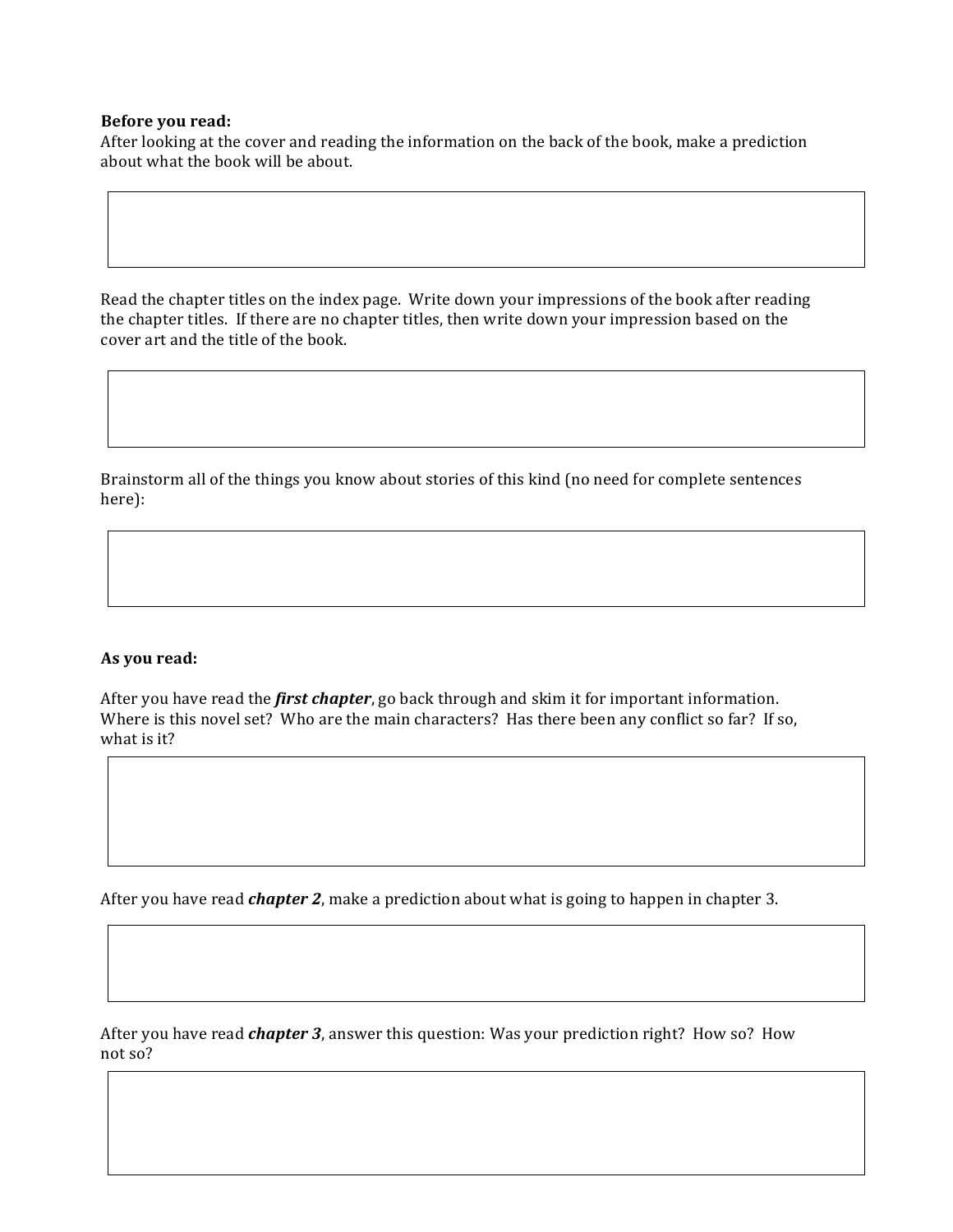After you have read **chapter 4 or 5**, summarize the events of the chapter in 3 sentences. Please use complete sentences in your response.

After you have read **chapter 6 or 7**, draw a picture of the most important part of that chapter.

After you have read **chapter 8 or 9**, answer this question: Why did the author include the events in this chapter?